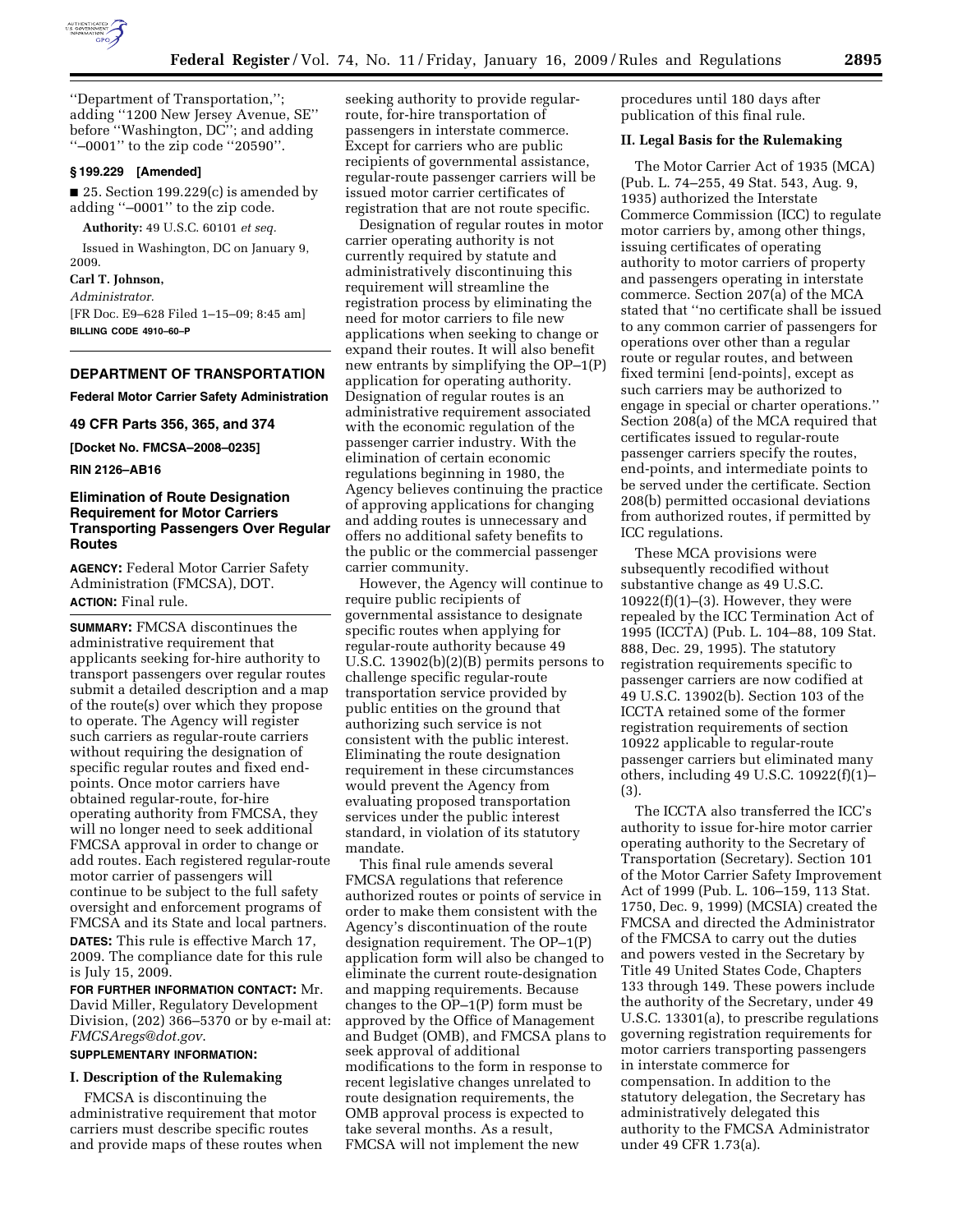### **III. Notice of Proposed Rulemaking**

Although the ICCTA no longer required regular-route operating authority to specify routes and fixed end-points, FMCSA continued to require applicants seeking such authority to submit maps and a detailed description of proposed operating route(s) as attachments to the Form OP– 1(P) application. Carriers proposing to add routes to their operating systems were required to file new applications in order to do so. Pursuant to Part 365 of Title 49, Code of Federal Regulations (CFR), the route descriptions submitted by an applicant were published in the *FMCSA Register* and subject to protests by interested parties. The number of protests received has been very small, an average of one protest per year between 2003 and 2007.

On August 7, 2008, FMCSA published a Notice of Proposed Rulemaking (NPRM) (73 FR 45929) requesting public comment on its proposal to discontinue the route designation requirement and make conforming changes to its regulations. FMCSA proposed to henceforth issue motor carrier certificates of registration authorizing service as a regular-route passenger carrier without designating specific regular routes or fixed end-points. As a result of this proposal, registered regular-route passenger carriers would no longer need to submit a new application to FMCSA in order to add new routes or change existing routes. The Agency asserted that the paperwork and administrative burden on both the industry and the Agency would be reduced as a result of eliminating the need to file and process multiple applications containing detailed routes.

FMCSA proposed to modify existing certificates of regular-route authority to make them consistent with the broader authority that would be issued to new entrants pursuant to the final rule in this proceeding. Such certificates would supersede any route-specific authority issued by FMCSA or its predecessor agencies.

In order to implement this proposal, FMCSA proposed to amend various sections of Title 49 CFR to make them consistent with the Agency's proposed registration procedures. These amendments included: (1) Removing 49 CFR 356.3, which prescribes the extent to which passenger carriers may serve points not located on their ''authorized routes''; (2) modifying 49 CFR 365.101, which identifies the types of operating authority applications filed with the Agency, to reflect that the Agency would no longer grant authority to passenger carriers to operate over

specific routes; (3) eliminating references to ''authorized points'' or ''authorized routes'' in 49 CFR 374.303(f) and 374.311(a); and (4) amending 49 CFR 374.311(b) by removing the requirement that carriers file notices of schedule and route changes with FMCSA. Regular-route motor passenger carriers would still be required to post notices of schedule changes in each affected bus and carrier facility for the convenience of their passengers.

The basis for the NPRM was FMCSA's belief that the route designation requirement no longer serves a useful purpose. The requirement was enacted primarily to protect existing carriers serving particular routes from competition. Subsequent legislative changes limited the ability of existing carriers to protest applications based on economic grounds and there was no measurable nexus between the route designation requirement and motor carrier safety.

In the NPRM, FMCSA noted that the proposal would result in uniform treatment of regular-route motor passenger carriers and passenger carriers that provide charter and special transportation (as well as property carriers), who need only file a single application in order to provide nationwide interstate transportation. Applicants would remain subject to the applicable statutory fitness standards in 49 U.S.C. 13902(a) and potential safety problems would be addressed through new entrant safety audits, compliance reviews, or vehicle inspections. The Agency believed there was no justification for treating regular-route passenger carriers differently from other carriers to ensure their compliance with the Federal Motor Carrier Safety Regulations.

In summary, the Agency concluded that the current route designation requirement, and the related requirement that existing registered carriers file new applications when adding or changing routes, had no discernible safety benefit, yet burdened the industry and the Agency with unnecessary paperwork.

## **IV. Discussion of Comments to the NPRM**

FMCSA received eight comments in response to the NPRM. Commenters included three transportation companies—Greyhound Lines, Inc., Coach USA, Inc., and Peter Pan Bus Lines, Inc; two labor organizations—the Amalgamated Transit Union (ATU) and the Transportation Trades Department, AFL-CIO (TTD); one trade association the American Bus Association (ABA);

one State regulatory agency—the Missouri Department of Transportation, Motor Carrier Services Division (MoDOT); and one public interest advocacy group—the Disability Rights Education and Defense Fund (DREDF). The commenters opposed the Agency's proposal. The three primary objections regarding the proposal were: (1) It would adversely impact motor carrier safety; (2) it would prevent meaningful implementation of the recently enacted Over-the-Road Bus Transportation Accessibility Act of 2007; and (3) it would create serious problems in determining the scope of Federal preemption of State authority to regulate the intrastate regular-route transportation of passengers.

#### *A. Impact on Motor Carrier Safety*

The six transportation industryrelated commenters raised concerns regarding motor carrier safety issues. Greyhound urged FMCSA to propose procedures that would enable the Agency to conduct a meaningful assessment of a passenger carrier's fitness to comply with regulatory requirements before allowing it to operate or expand its interstate operations. Greyhound agreed there was little need for route descriptions under the current system, where applications are rarely protested and grants of operating authority are virtually automatic. However, Greyhound believed that if FMCSA decides to ''reinstitute'' a system where it conducts a thorough investigation of a bus carrier's fitness prior to granting operating authority, route descriptions would be essential. According to Greyhound, FMCSA must know the specific route(s) over which an applicant will operate in order to determine whether the applicant has a sufficient number of qualified drivers and vehicles, as well as adequate safety management controls, to operate safely over these routes. It contended that such an analysis is mandated by 49 U.S.C. 13902(a)(1), which requires FMCSA to register a person to provide transportation as a motor carrier only if it finds the person willing and able to comply with the applicable regulations and safety fitness requirements. The ABA and other commenters echoed Greyhound's views.

Along similar lines, Coach USA believed that the application process is an important tool in monitoring and enhancing safety compliance because it provides an additional incentive for existing carriers to maintain compliance. This incentive would be lost if carriers are no longer required to file new applications to expand their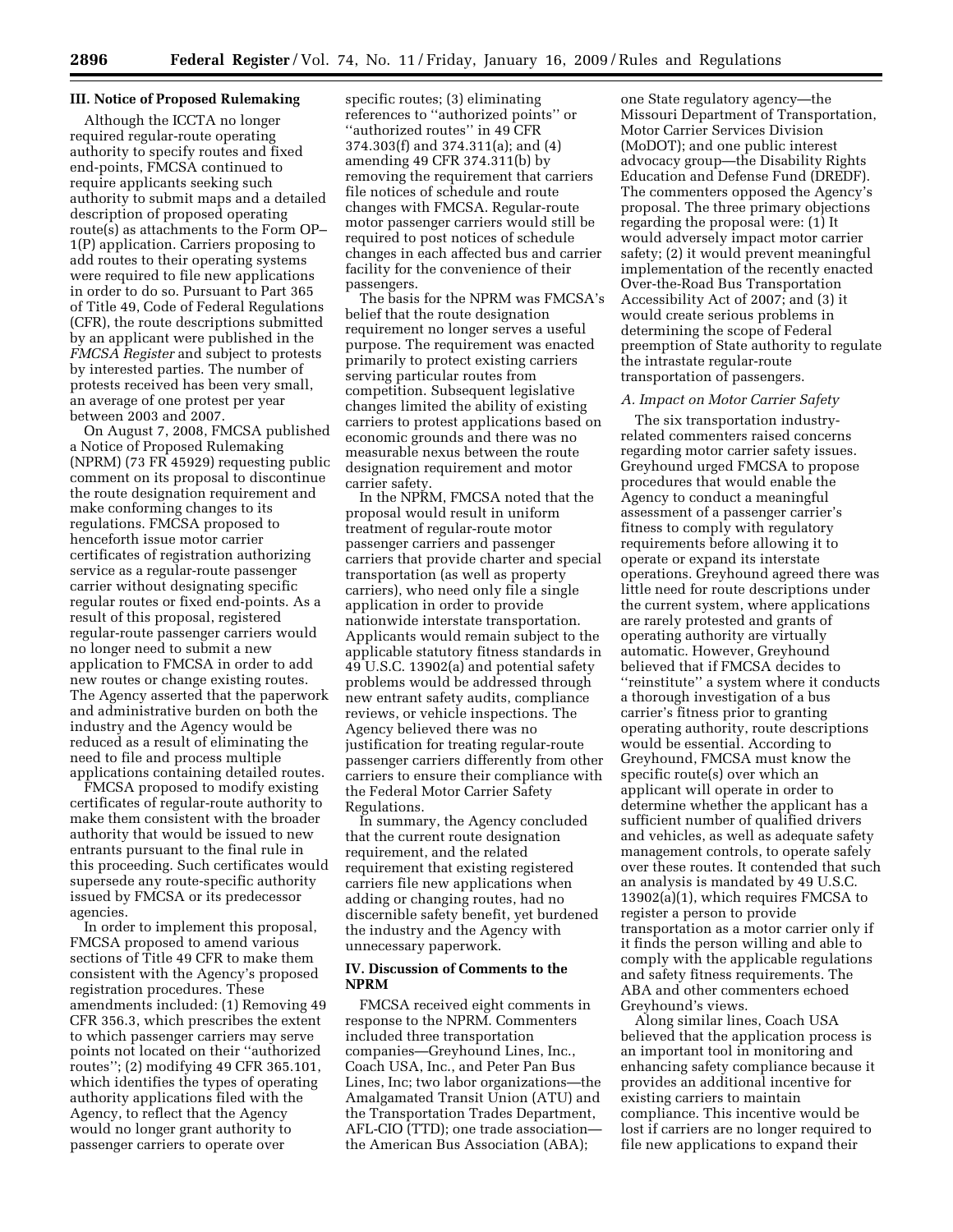operations. Coach USA also believed that FMCSA will have difficulty assessing the adequacy of a regularroute carrier's safety program during a new entrant safety audit or compliance review unless it knows whether the carrier plans to operate in a large geographic area or a small one.

Peter Pan believed that the minimal cost of the route designation requirement is outweighed by the benefits of continuing existing procedures, which allow knowledgeable parties to raise safety compliance concerns by protesting new applications. Peter Pan interpreted the NPRM as suggesting that the States will oversee safety compliance issues connected with expanded service, and questioned the ability of the States to do so adequately. Peter Pan claimed FMCSA has not offered any meaningful justification for the proposed change.

ATU and TTD agreed with Greyhound that disclosure of route designations can play a crucial role in enforcing and ensuring compliance with safety regulations, since the requirements to operate a limited route differ from those necessary to run a nationwide network. ATU believed route designations can also assist inspectors in locating operators for additional safety audits, inspections and compliance reviews, while TTD contended that FMCSA must know the routes of cross-border bus operations to ensure such carriers comply with safety regulations and do not engage in cabotage.

*FMCSA Response:* 

FMCSA acknowledges the commenters' concerns about highway safety. However, this rulemaking does not affect the applicability of any of the Agency's safety regulations intended to prevent crashes and save lives. Neither FMCSA nor its predecessor agencies have considered the routes over which a passenger carrier proposes to operate when investigating the carrier's fitness prior to granting operating authority. The fitness standard set forth in 49 U.S.C. 13902(a)(1) pertains to a carrier's overall willingness and ability to comply with safety and other applicable regulations, not whether the carrier has sufficient drivers or equipment to operate over a particular route. Accordingly, the statute does not mandate a route-specific safety fitness analysis, as claimed by Greyhound. If Congress had intended to mandate such an analysis, it presumably would have not eliminated the statutory requirement that operating authority specify routes and end points. Moreover, although the commenters contend that scrutiny of particular routes is important for safety reasons, they do not point to a single

protest filed with FMCSA or its predecessor agencies alleging that an applicant would be unable to operate safely over a specific route based on the length or other characteristics of the route.

While FMCSA recognizes the need to continue to give closer scrutiny to passenger carrier applications, it has focused its efforts on carriers that try to reinvent themselves as new entities, after demonstrating serious safety compliance problems identified through compliance reviews, new entrant safety audits and vehicle inspections. The Agency believes its resources are more effectively and efficiently directed to identifying and taking appropriate action against such problem carriers rather than scrutinizing the specific routes carriers propose to serve and speculating about their ability to safely operate over those routes.

While the multiple application requirement can theoretically provide an incentive for existing carriers to maintain compliance, the very small number of applications that are protested indicates that it does not serve this purpose in actual practice. Contrary to claims that operating authority is granted automatically through a computer-driven system, FMCSA provides public notice of all applications and considers all legitimate protests.

While Greyhound claimed, inaccurately, that the Agency's system ignored a protest and granted an application, that claim does not reflect what actually happened. In that case— No MC–405969, Fung Wah Bus Transportation, Inc.—there was a lengthy delay in delivering the protest to FMCSA. As a result, the Agency did not learn about the protest until after the authority was issued. The Agency considered the protest after it was discovered, but rejected it because it raised issues that the Agency believed at the time it could not lawfully consider in evaluating the applicant's fitness to receive new operating authority.

Regular-route passenger carriers are the only motor carriers regulated by FMCSA that must file multiple applications to expand their interstate operations. Passenger carriers providing charter or other non-regular route services, as well as property carriers, are required to file only a single application covering all potential operations in interstate commerce. Safety compliance monitoring for these carriers is carried out through new entrant safety audits, compliance reviews and vehicle inspections. These monitoring activities provide ample incentives to maintain compliance with the Federal Motor

Carrier Safety Regulations, because problem carriers may be placed out of service for lack of safety fitness or be assessed civil penalties for regulatory noncompliance. The commenters have not shown that requiring regular-route carriers to file new applications when expanding their operations has any discernible impact on motor carrier safety.

Contrary to the statement by Peter Pan, FMCSA did not suggest in the NPRM that States would be responsible for overseeing compliance issues connected with potential expansion of regular-route service. Rather, the Agency was soliciting comment on the potential impact of its proposal on the statutory preemption of State regulation of intrastate transportation, which is discussed in more detail below.

Coach USA's comment that FMCSA will have difficulty assessing the adequacy of a regular-route carrier's safety program during a new entrant safety audit or compliance review unless it knows the size of the geographic area in which the carrier plans to operate misconstrues the nature of these safety assurance processes. New entrant safety audits and compliance reviews are designed to provide a snapshot of the carrier's basic safety management controls and regulatory compliance at the time of the audit or compliance review. During the safety audit or compliance review, the auditor or investigator can readily determine the scope of the carrier's existing operations by asking carrier officials or reviewing the carrier's records. Such reviews are not intended to speculate about future safety compliance based on potential future expansion or contraction of a carrier's operations, regardless of whether the carrier transports passengers or property. For example, a new property carrier may only operate a small number of trucks at the time of the new entrant safety audit, but may plan to expand its service territory and lease or purchase a significant number of additional vehicles in the future. The safety audit determines the carrier's compliance based on its existing operations, not future plans that may never come to fruition. In the event the carrier eventually follows through on its expansion plans, vehicle inspections would identify potential safety problems that warrant closer scrutiny of the carrier through a compliance review. Contrary to ATU's comments, route designations are not needed to locate carriers for additional safety audits, inspections and compliance reviews. Safety audits and compliance reviews are generally conducted at the carrier's principal place of business and vehicle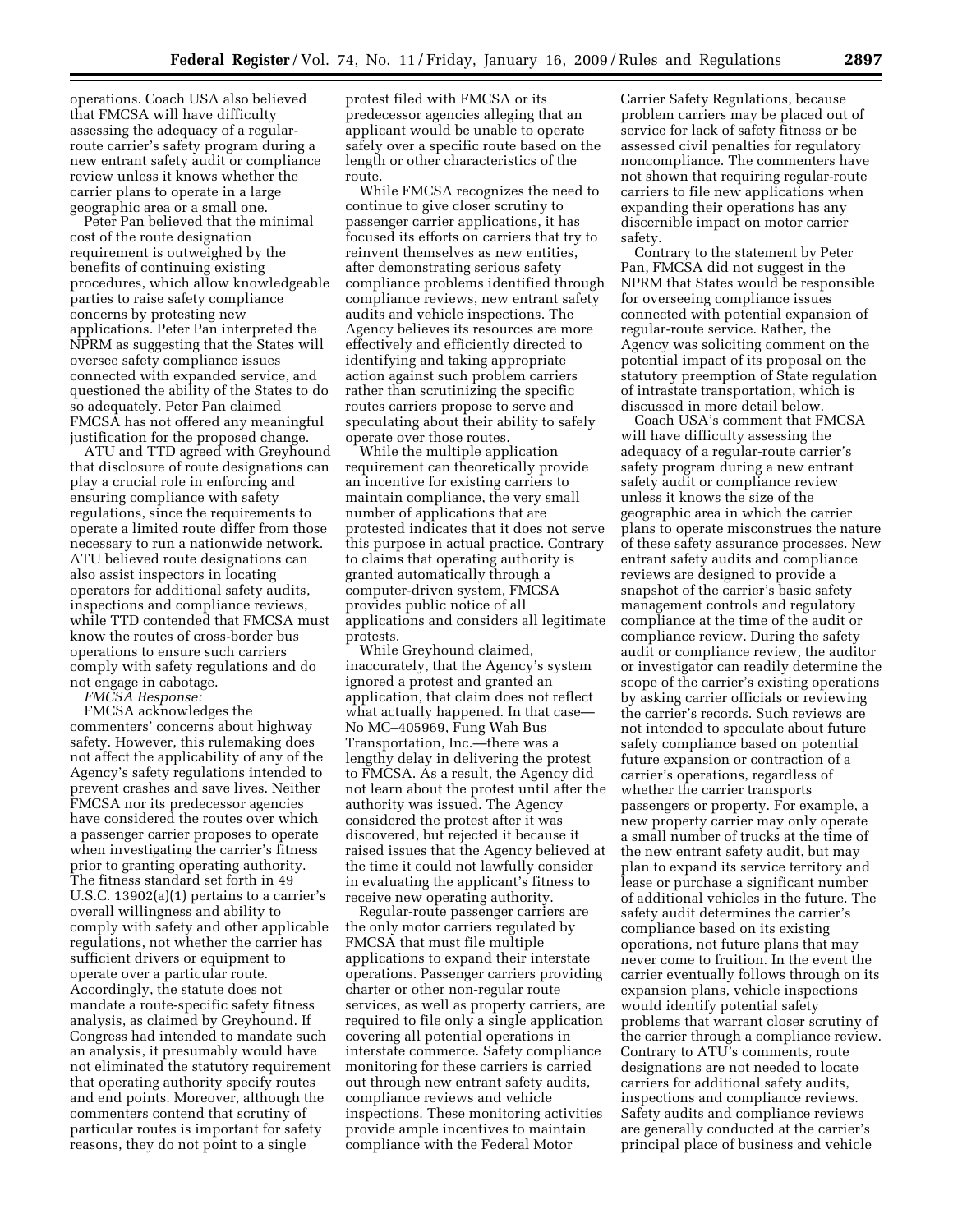inspections are not scheduled to coincide with a carrier's designated route system.

Finally, TTD's comment that FMCSA must know the routes of cross-border bus operations to ensure such carriers comply with safety regulations and do not engage in cabotage fails to take into account that FMCSA is not issuing operating authority to regular-route passenger carriers domiciled in Mexico. If the Agency does so in the future, there is an extensive safety monitoring system in place, which includes preauthorization safety audits, mandated safety inspection decals and compliance reviews designed to ensure compliance with the applicable safety regulations (see 49 CFR Part 365, Subpart E, and 49 CFR Part 385, Subpart B).

Cabotage is generally defined as the prohibited point-to-point transportation of property or passengers within the United States by foreign-domiciled motor carriers. Identifying routes in a foreign motor carrier's operating authority would not ensure that the carrier does not engage in cabotage. If a carrier were issued broad general regular-route operating authority in accordance with the final rule, it would still need to publish schedules listing pickup and drop-off locations along the route to make the operation financially viable. Such schedules would be more useful to enforcement officials in identifying potential cabotage violations than a route described in the carrier's operating certificate, which would not indicate pickup and drop-off times and locations.

# *B. The Over-the-Road Bus Transportation Accessibility Act of 2007*

The Over-the-Road Bus Transportation Accessibility Act of 2007 (OTRB Act), Public Law 110–291, 122 Stat. 2915, became law on July 30, 2008. This legislation was enacted in response to the Fung Wah case mentioned in the previous section of this preamble. In that case, FMCSA determined that it lacked statutory authority to consider compliance with the Department of Transportation's (DOT) Americans With Disabilities Act (ADA) accessibility regulations in determining whether a passenger carrier should be granted interstate operating authority. The OTRB Act directed FMCSA to determine: (1) An over-the-road bus (OTRB) company's willingness and ability to comply with DOT's ADA accessibility requirements in 49 CFR Part 37, Subpart H, before granting new operating authority to provide interstate passenger transportation; and (2) an OTRB company's compliance with 49 CFR Part 37, Subpart H, in determining

whether to suspend or revoke existing operating authority. The Act also required DOT and the U.S. Department of Justice to enter into a Memorandum of Understanding delineating their respective roles and responsibilities in enforcing the DOT ADA regulations.

Most of the commenters expressed concern that the Agency's proposal would prevent meaningful implementation of the OTRB Act. The commenters noted that without route designations, FMCSA would be unable to assess whether an applicant for new operating authority has adequate equipment and systems to comply with the ADA. Moreover, eliminating the need for existing carriers to seek new authority before expanding their operations would eliminate FMCSA's ability to assess ADA compliance before allowing route expansion. DREDF supported an ABA proposal that would have FMCSA: (1) Investigate all bus applications that are protested on ADA grounds and issue a written decision setting forth the grounds for approval or denial of the application; (2) include ADA compliance as a pass/fail factor in the new entrant safety audit because noncompliance with ADA regulations is indicative of breakdowns in a carrier's management controls; (3) make clear that a bus company's failure to comply with DOT's ADA regulations is grounds for revocation of operating authority; and (4) establish procedures for investigating ADA compliance and determining whether revocation is appropriate.

*FMCSA Response:* 

The OTRB Act requires that FMCSA determine compliance with DOT's ADA accessibility regulations as an additional element to consider in determining an applicant's fitness to receive new operating authority. Other statutory fitness criteria include compliance with FMCSA's commercial and safety regulations, the Agency's safety fitness standards, and the applicable financial responsibility regulations. In amending 49 U.S.C. 13902(a), Congress placed compliance with the ADA regulations on the same footing as compliance with the commercial and safety regulations. Therefore, the Agency will consider ADA compliance (as it does with compliance issues regarding the other applicable regulations) when protesting parties allege that an applicant's failure to comply with the ADA regulations requires the Agency to withhold new operating authority, or when the Agency otherwise has reason to believe the applicant may not be ADA-compliant. The Agency's decision to withhold operating authority will be based on its evaluation of whether the applicant is

willing and able to prospectively comply with the regulations and is not intended to be a sanction for past noncompliance. Accordingly, although past noncompliance with regulatory requirements is certainly an important factor in evaluating a carrier's fitness, it does not automatically bar an applicant from receiving new operating authority.

This change in the Agency's application procedures will not prevent meaningful implementation of the OTRB Act. The Act amended 49 U.S.C. 13905 to permit FMCSA to suspend or revoke a carrier's operating authority based on willful noncompliance with the DOT ADA regulations. Consequently, it is unnecessary to wait for a carrier to file a new application before filing a complaint with the Agency requesting suspension or revocation of the carrier's operating authority. FMCSA also has the authority to initiate a suspension or revocation proceeding based on findings of willful noncompliance discovered during compliance reviews, new entrant safety audits or other means. Unlike denial of an application for new authority based on ADA noncompliance, suspension or revocation can be more comprehensive, affecting the carrier's ability to operate over all of its existing routes, not just the new routes proposed in the application. Moreover, the Agency is in the process of implementing the Act's requirement to enter into a Memorandum of Understanding (MOU) with the U.S. Department of Justice to more effectively coordinate enforcement of DOT's ADA accessibility regulations.

DREDF's comment supporting ABA's proposal to include ADA compliance as a pass/fail factor in the new entrant safety audit raises issues that are beyond the scope of this rulemaking proceeding, which is limited to modifying the Agency's regulations to correspond with its removal of the route-designation requirement.

### *C. State Preemption Issues*

As was noted in the NPRM, 49 U.S.C. 13902(b)(3) preempts States from regulating intrastate service provided by interstate regular-route passenger carriers over interstate routes. If a regular-route passenger carrier obtains operating authority from FMCSA, a State is prohibited from requiring the carrier to obtain operating authority to provide intrastate service on an interstate route operated by the carrier. Because the preemption is limited to operations over specific routes, FMCSA requested comment on whether elimination of route designations in FMCSA operating certificates would make this preemption provision more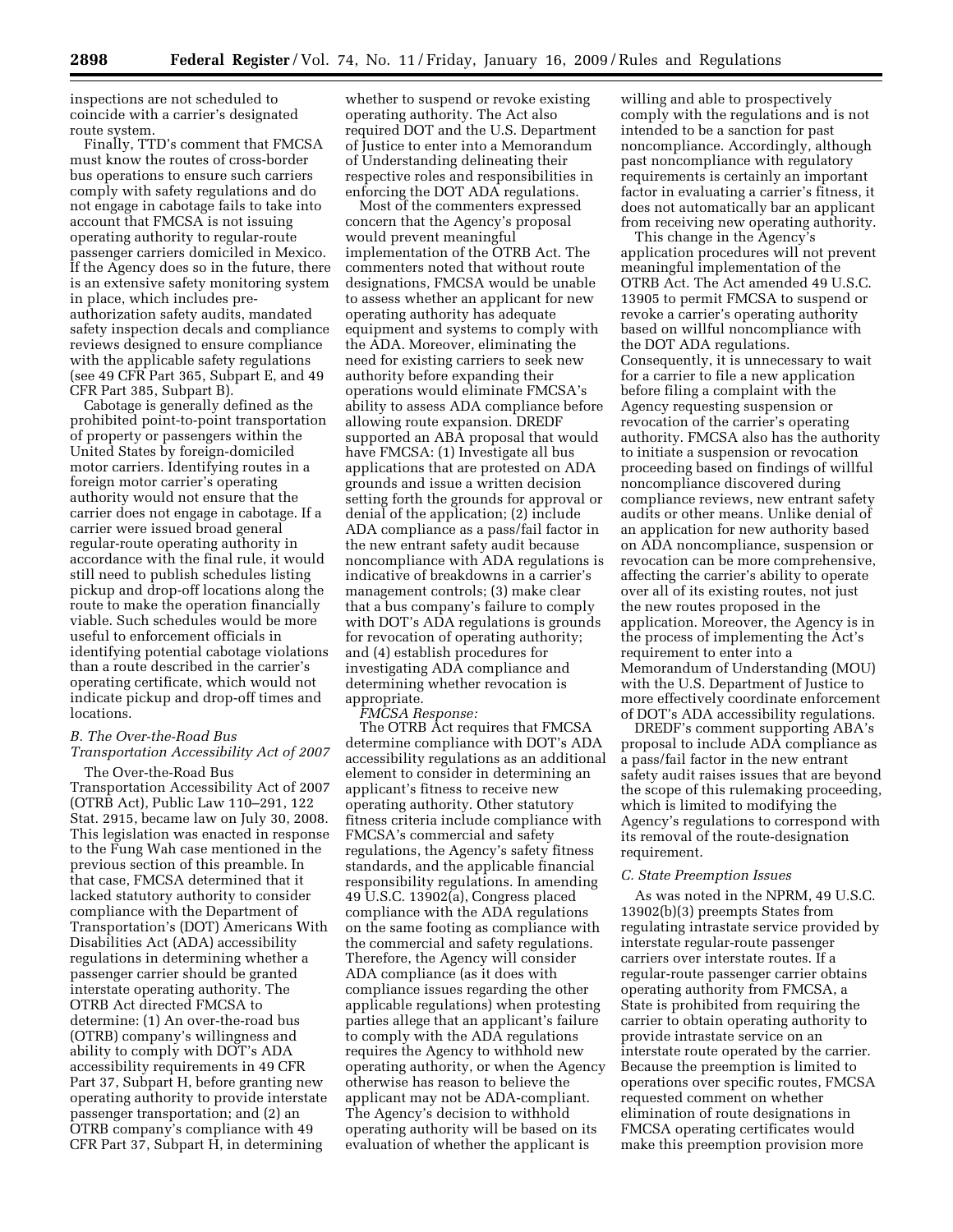difficult to enforce and perhaps result in increased State regulation of intrastate regular-route transportation.

Under 49 U.S.C. 14501(a)(1)(A), States are also preempted from regulating the scheduling of interstate or intrastate transportation (including discontinuance of or reduction in the level of service) on an interstate route. FMCSA requested comment on whether elimination of route designations will affect this preemption provision.

Greyhound contended that section 13902(b)(3) clearly shows that Congress intended for Federal operating authority to be issued on a route-specific basis. It claimed that without specific route designations, preemption would be impossible to administer because, on the one hand, States could argue that the lack of a specific route designation would permit them to license all regular-route intrastate service within their borders while, on the other hand, interstate carriers could argue that the broad scope of their interstate authority prohibits the States from licensing any intrastate service they provide. Greyhound argued that elimination of route designations would also encourage States to regulate schedules and rates on all intrastate bus routes, thus vitiating the section  $14501(a)(1)(A)$ preemption.

Coach USA pointed out that a routespecific certificate issued by FMCSA is important evidence of the interstate service provided by the carrier which makes it easier to preempt States from regulating intrastate transportation provided over a carrier's designated interstate routes. Removal of route designations, it claims, would make it more difficult to administer the statutory preemption.

MoDOT submitted the lengthiest comment regarding this issue. Contrary to Greyhound and Coach USA, who indicated that removal of the route designation requirement could encourage the States to significantly increase their regulatory presence, MoDOT argued that FMCSA's proposal would radically expand the Federal preemption of State and local laws regulating wholly intrastate commerce in excess of the statutory limits intended by Congress and would unlawfully deregulate market entry into the intrastate passenger transportation industry.

MoDOT asserted that elimination of the route designation requirement would negate any meaningful distinction between regular-route and irregular-route service since irregularroute service, at least under Missouri law, includes transportation not restricted to any specific route or routes within the carrier's authorized service area. Consequently, MoDOT believed that the FMCSA proposal would effectively preempt State and local entry regulations with reference to all intrastate transportation of passengers provided by federally-authorized motor carriers within any State.

*FMCSA Response:*  We do not agree with Greyhound that section 13902(b)(3) requires FMCSA regular-route operating authority to be route specific. That provision authorizes federally-registered carriers to provide regular-route transportation entirely in one State if such intrastate transportation is to be provided on a route over which the carrier provides interstate transportation of passengers. There is no reference to authorized routes in section 13902(b)(3), as there was in former 49 U.S.C. 10922(d)(2), which authorized the ICC to issue interstate operating authority that would allow interstate carriers to provide intrastate transportation on a route over which a carrier has, or will be granted, Federal authority. The ICCTA, the same statute that eliminated the route designation requirements of 49 U.S.C.  $10922(f)(1)–(3)$ , also eliminated the authorized route language that appeared in former section 10922(d)(2). Therefore, an FMCSA-licensed passenger carrier need only provide interstate transportation of passengers over a regular route in order to provide intrastate transportation along that route. There is no requirement that the route be specified in the motor carrier's FMCSA operating authority certificate in order to qualify as an interstate route for purposes of implementing section 13902(b)(3).

FMCSA also disagrees with MoDOT's assertion that elimination of the route designation requirement effectively eliminates the distinction between regular-route and irregular-route service. Passenger carriers will continue to receive operating authority based on the type of service being provided—regularroute or charter and special operations. Carriers registered to provide regularroute service are required by 49 CFR 374.305(c) to provide printed schedules to the traveling public at all facilities where tickets are sold. Such schedules must show for each route operated by the carrier: (a) The points along the route where facilities are located or where the bus trips originate or terminate; and (b) the arrival or departure time for each such point. Even without these regulatory requirements, regular-route carriers would need to provide such schedules out of business necessity in order to attract ridership along their routes.

In the absence of route designations in a carrier's operating certificate, the States can readily obtain copies of schedules from carriers to determine which routes they are operating over. After obtaining these schedules, the States would still have to show a lack of sufficient nexus between intrastate transportation provided over the route and legitimate interstate service over the route in order to legally regulate the intrastate transportation. Accordingly, we believe the most significant difficulties in implementing section 13902(b)(3) would result from establishing the presence or absence of legitimate interstate transportation along the route, not the elimination of the route designation requirement. Based on the comments, the precise impact of eliminating the route designation requirement on Federal preemption of State regulation of intrastate regularroute transportation is still uncertain.

In conclusion, FMCSA adopts its proposal to discontinue the requirement that applicants seeking for-hire operating authority to transport passengers over regular routes submit a detailed description and a map of the route(s) over which they propose to operate. The Agency will continue to require public recipients of governmental assistance to designate specific routes when applying for regular-route authority because eliminating the route designation requirement in these circumstances would prevent the Agency from evaluating proposed transportation services under the public interest standard, in violation of its statutory mandate.

In order to implement the Agency's new policy, FMCSA removes 49 CFR 356.3, which prescribes the extent to which passenger carriers may serve points not located on their ''authorized routes.'' The final rule also amends: (1) 49 CFR 365.101 to reflect that the Agency will no longer be granting authority to passenger carriers to operate over specific routes; (2) 49 CFR 374.303(f) and 374.311(a) by removing language indicating that the Agency grants authority to operate over specific routes; and (3) 49 CFR 374.311(b) by removing the requirement that carriers must file with FMCSA notices of schedule and route changes. FMCSA will continue to require regular-route motor passenger carriers to post notices of schedule changes in each affected bus and carrier facility for the convenience of their passengers.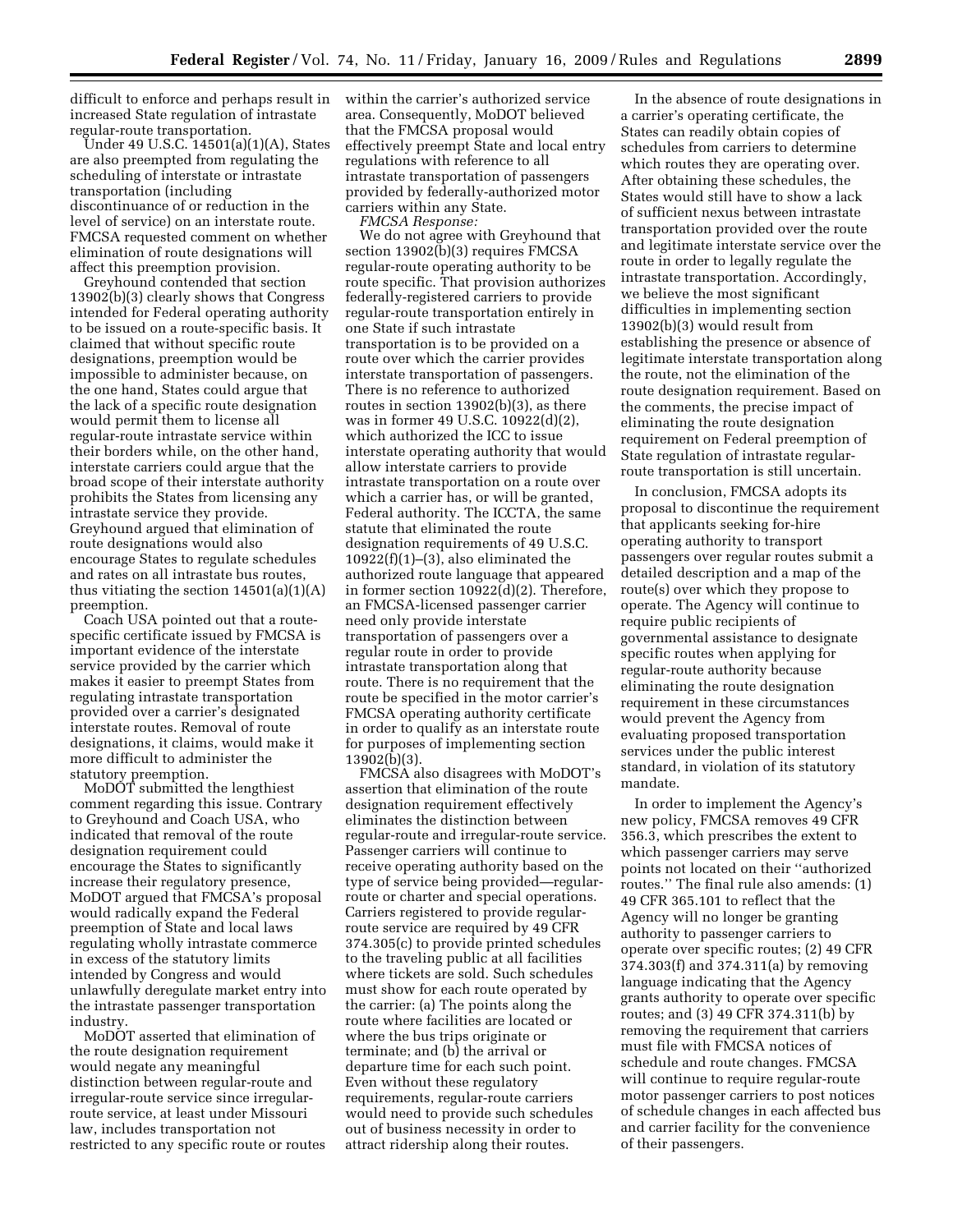### **V. Regulatory Analyses and Notices**

### *Executive Order 12866 (Regulatory Planning and Review); DOT Regulatory Policies and Procedures*

FMCSA has determined that this action is not significant under Executive Order 12866. This rule does not have an annual effect on the economy of \$100 million or more and does not adversely affect in a material way the economy, a sector of the economy, productivity, competition, jobs, the environment, public health or safety, or State, local, or tribal governments or communities. The rule does not create a serious inconsistency or otherwise interfere with an action taken or planned by another agency, does not materially alter the budgetary impact of entitlements, grants, user fees, or loan programs or the rights and obligations of recipients, and does not raise novel legal or policy issues arising out of legal mandates or the Administration's priorities. FMCSA prepared a regulatory impact assessment for this rule as required by Executive Order 12866, but the final rule and the regulatory impact assessment have not been reviewed by OMB because it was determined to be not significant under the Executive Order.

The Agency prepared a regulatory impact assessment for the NPRM, which evaluated route deregulation options under three industry growth/change scenarios. Based on these scenarios, FMCSA estimated annual net benefits to the industry of \$36,000 to \$44,000 from avoided costs related to the elimination of the route designation application requirement. Evaluated over a 10-year period, the estimated net present value of the industry cost savings ranged from \$222,000 to \$341,000 based on discount rates of 3 to 7 percent depending on whether one uses a 3-year average, 5 year average, or 5-year median. No comments were received disputing these figures.

### *Regulatory Flexibility Act, as Amended by the Small Business Regulatory Enforcement Fairness Act of 1996*

The Regulatory Flexibility Act (RFA) (5 U.S.C. 601–612), as amended by the Small Business Regulatory Enforcement Fairness Act of 1996 (Pub. L. 104–121, 110 Stat. 857), requires Federal agencies, as a part of each rulemaking, to consider regulatory alternatives that minimize the impact on small entities while achieving the objectives of the rulemaking. FMCSA evaluated the effects of this proposed rule on small entities as required by the RFA.

All new entrant regular-route carriers are affected by the proposed rulemaking action because all such carriers must file

an OP–1(P) application to obtain regular-route authority. Existing regularroute carriers are affected only if they seek to expand their routes. New entrants and existing carriers submitted an average of 92 regular-route authority applications each year between 2003 and 2005. Currently, there are 272 active regular route authority carriers. The Small Business Administration (SBA) Small Business Size Standard for Interurban and Rural Bus Transportation is no more than \$6.5 million in gross annual revenue. Based on U.S. industry statistics for 2002 provided by the SBA Office of Advocacy, 279 out of 323 firms in the interurban and rural bus transportation industry (roughly 86 percent) reported annual receipts of less than \$5 million. Additionally, carriers with annual gross revenues between \$5 million and \$6.5 million would also be classified as small businesses, though FMCSA is unable to quantify the number of carriers within this range. Absent more current detailed data, the Initial Regulatory Flexibility Analysis prepared for the NPRM assumed that approximately 86 percent of regular route authority carriers are small entities. Comments received on the NPRM did not dispute these figures or provide additional data.

This rule is a deregulatory action implementing a policy change intended to provide relief to industry. There are no additional costs specific to these entities as a result of this rulemaking, and the underlying policy change provides applicants with a cost saving of approximately \$300 for each application. Therefore, FMCSA certifies this action will have no significant economic impact on a substantial number of small entities.

### *Unfunded Mandates Reform Act*

The Unfunded Mandates Reform Act of 1995 (2 U.S.C. 1531 *et seq.*) requires each agency to assess the effects of its regulatory actions on State, local, and tribal governments and the private sector. Any agency promulgating a final rule likely to result in a Federal mandate requiring expenditures by State, local, or tribal governments, in the aggregate, or by the private sector, of \$136.1 million or more in any 1 year must prepare a written statement incorporating various assessments, estimates, and descriptions that are delineated in the Act. FMCSA determined that this rule would not have an impact of \$136.1 million or more in any 1 year.

### *Environmental Impacts*

The Agency analyzed this rule for the purpose of the National Environmental

Policy Act of 1969 (NEPA) (42 U.S.C. 4321 *et seq.*), the Council on Environmental Quality regulations implementing NEPA (40 CFR 1500– 1508), and FMCSA's NEPA Implementation Order 5610.1 published March 1, 2004 (69 FR 9680). This action is categorically excluded under Appendix 2, paragraph 6.d of the Order (regulations governing applications for operating authority) from further environmental documentation. The Agency believes that the action includes no extraordinary circumstances that would have any effect on the quality of the environment. Thus, the action does not require an environmental assessment or an environmental impact statement.

FMCSA also analyzed this rule under the Clean Air Act, as amended (CAA) section 176(c), (42 U.S.C. 7401 *et seq.*) and implementing regulations promulgated by the Environmental Protection Agency. Approval of this action is exempt from the CAA's general conformity requirement since it involves rulemaking and policy development and issuance. (See 40 CFR  $93.153(c)(2)$ .) It would not result in any emissions increase nor would it have any potential to result in emissions that are above the general conformity rule's *de minimis* emission threshold levels. Moreover, it is reasonably foreseeable that the rule would not increase total CMV mileage, how CMVs operate, or the CMV fleet-mix of motor carriers. This action merely allows passenger carriers to make changes to their regular routes without FMCSA approval. Such alterations are routinely approved under current Agency procedures.

### *Environmental Justice*

The FMCSA evaluated the environmental effects of this rule in accordance with Executive Order 12898 and determined that there are no environmental justice issues associated with its provisions nor any collective environmental impact resulting from its promulgation. Environmental justice issues would be raised if there were ''disproportionate'' and ''high and adverse impact'' on minority or lowincome populations. None of the alternatives analyzed in the Agency's categorical exclusion determination, discussed under National Environmental Policy Act, would result in high and adverse environmental impacts.

#### *Paperwork Reduction Act*

Under the Paperwork Reduction Act of 1995 (PRA) (44 U.S.C. 3501–3520), a Federal agency must obtain approval from OMB for each collection of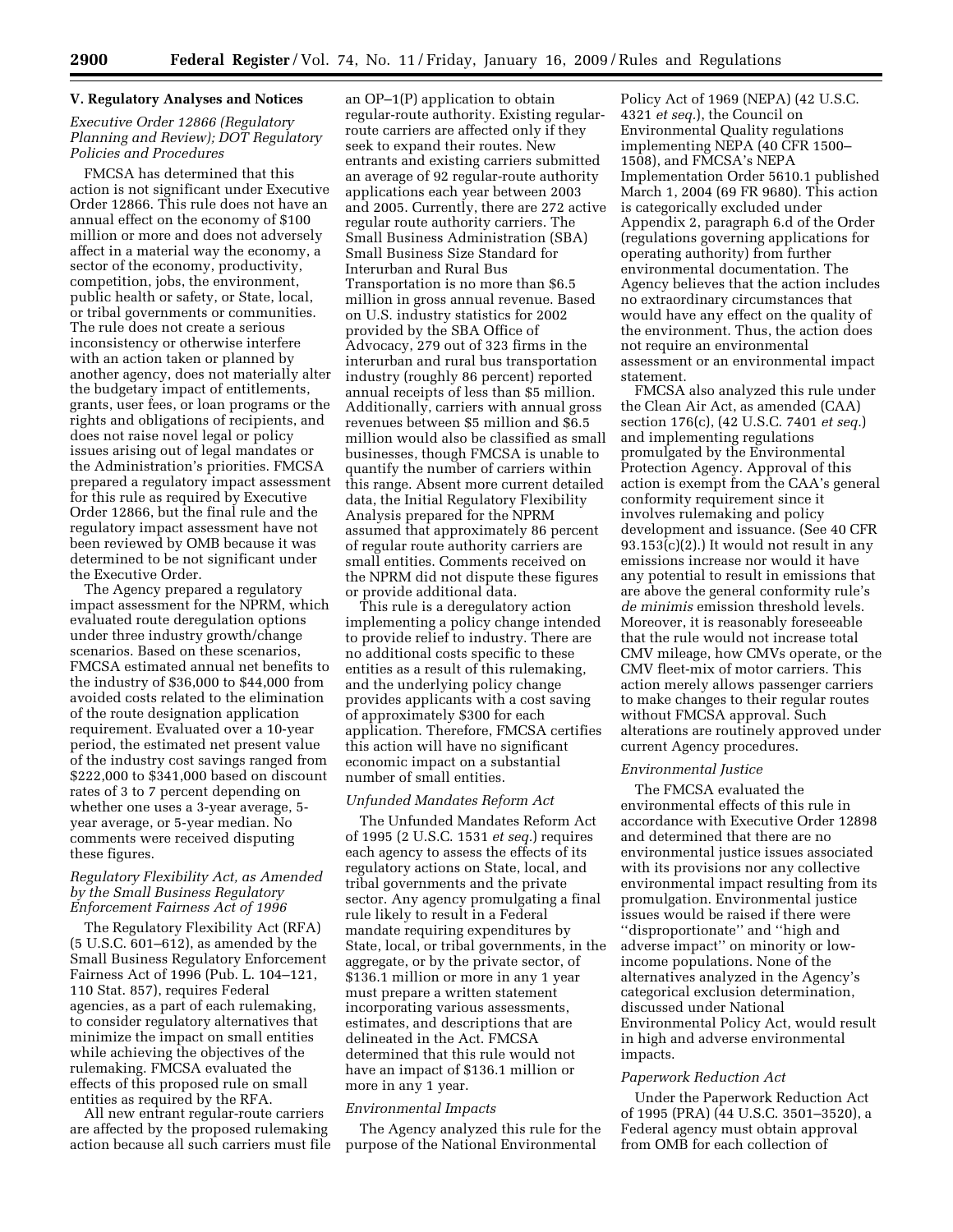information it conducts, sponsors, or requires. This rulemaking would affect a currently-approved information collection request (ICR) covered by OMB Control Number 2126–0016, entitled ''Licensing Applications for Motor Carrier Operating Authority.'' This ICR has an annual burden of 55,738 burden hours, and will expire on January 31, 2009.

FMCSA is authorized to register forhire motor passenger carriers under the provisions of 49 U.S.C. 13902. The form used to apply for operating authority with FMCSA is Form OP–1(P) for motor passenger carriers. This form requests information on the applicant's identity, location, familiarity with safety requirements, and type of proposed operations. The OP-1(P) application form will be changed to eliminate the current route-designation and mapping requirements. Changes to the OP-1(P) form must be approved by the Office of Management and Budget (OMB); consequently, FMCSA will seek OMB approval of this change, as well as other modifications to the form in response to recent legislative changes unrelated to route designation requirements.

The Agency's discontinuation of its current requirement that motor carriers seeking authority to transport passengers over regular routes submit to FMCSA a detailed description and map of the proposed route(s) for approval would reduce the currently approved ICR annual burden by 180 hours [2 hours to provide description and map of regular routes in Form  $OP-1(P) \times 90$ regular route applications per year = 180 hours]. The estimated annual burden for this ICR would decrease to 55,558 hours [55,738 currently approved annual burden hours – 180 hours less time to complete Form OP-1(P) regular route applications = 55,558]. No comments were received regarding Paperwork Reduction Act issues.

### *Executive Order 12988 (Civil Justice Reform)*

This rulemaking meets applicable standards in sections 3(a) and 3(b)(2) of Executive Order 12988, entitled ''Civil Justice Reform,'' to minimize litigation, eliminate ambiguity, and reduce burden.

### *Executive Order 12630 (Taking of Private Property)*

FMCSA has analyzed this rule under Executive Order 12630, entitled ''Governmental Actions and Interference with Constitutionally Protected Property Rights.'' We do not anticipate that this action would effect a taking of private property or otherwise have taking

implications under Executive Order 12630.

#### *Executive Order 13132 (Federalism)*

This action has been analyzed in accordance with the principles and criteria contained in Executive Order 13132, and FMCSA has determined that this rulemaking would not warrant the preparation of a Federalism assessment. We have determined that this proposed action would not affect the States' ability to discharge traditional State government functions.

### *Executive Order 13211 (Energy Effects)*

FMCSA has analyzed this action under Executive Order 13211, entitled ''Actions Concerning Regulations That Significantly Affect Energy Supply, Distribution, or Use.'' The Agency has determined that it is not a significant energy action within the meaning of section 4(b) of the Executive Order and is not likely to have a significant adverse effect on the supply, distribution, or use of energy. Therefore, a Statement of Energy Effects is not required.

# *Executive Order 12372 (Intergovernmental Review)*

The regulations implementing Executive Order 12372 regarding intergovernmental consultation on Federal programs and activities do not apply to this rule.

### *Executive Order 13175 (Tribal Consultation)*

FMCSA has analyzed this action under Executive Order 13175, dated November 6, 2000, and believes that it would not have substantial direct effects on one or more Indian tribes; would not impose substantial compliance costs on Indian tribal governments; and would not preempt tribal law. Therefore, a tribal summary impact statement is not required.

# **List of Subjects**

#### *49 CFR Part 356*

Administrative practice and procedure, Routing, Motor carriers.

#### *49 CFR Part 365*

Administrative practice and procedure, Brokers, Buses, Freight forwarders, Motor carriers, Moving of household goods, Reporting and recordkeeping requirements.

#### *49 CFR Part 374*

Aged, Blind, Buses, Civil rights, Freight, Individuals with disabilities, Motor carriers, Smoking.

■ For the reasons discussed above, FMCSA amends title 49, Code of

Federal Regulations, chapter III, subchapter B, as set forth below:

# **PART 356—MOTOR CARRIER ROUTING REGULATIONS**

■ 1. The authority citation for part 356 continues to read as follows:

**Authority:** 5 U.S.C. 553; 49 U.S.C. 13301 and 13902; and 49 CFR 1.73.

#### **§ 356.3 [Removed and Reserved].**

■ 2. Remove and reserve § 356.3.

# **PART 365—RULES GOVERNING APPLICATIONS FOR OPERATING AUTHORITY**

■ 3. The authority citation for part 365 continues to read as follows:

**Authority:** 5 U.S.C. 553 and 559; 16 U.S.C. 1456; 49 U.S.C. 13101, 13301, 13901–13906, 14708, 31138, and 31144; 49 CFR 1.73.

■ 4. Amend § 365.101 by removing and reserving paragraph (f) and revising paragraph (e) to read as follows:

### **§ 365.101 Applications governed by these rules.**

\* \* \* \* \* (e) Applications for certificates under 49 U.S.C. 13902(b)(3) to operate as a motor carrier of passengers in intrastate commerce over regular routes if such intrastate transportation is to be provided on a route over which the carrier provides interstate transportation of passengers.

(f) [Reserved].

### \* \* \* \* \*

# **PART 374—PASSENGER CARRIER REGULATIONS**

■ 5. The authority citation for part 374 continues to read as follows:

**Authority:** 49 U.S.C. 13301 and 14101; and 49 CFR 1.73.

 $\blacksquare$  6. Amend § 374.303 by revising paragraph (f) to read as follows:

### **§ 374.303 Definitions.**

\* \* \* \* \* (f) *Service* means passenger

transportation by bus over regular routes.

\* \* \* \* \*

■ 7. Amend § 374.311 by revising paragraphs (a) and (b) to read as follows:

#### **§ 374.311 Service responsibility.**

(a) *Schedules.* Carriers shall establish schedules that can be reasonably met, including connections at junction points, to serve adequately all points.

(b) *Continuity of service.* No carrier shall change an existing regular-route schedule without first displaying